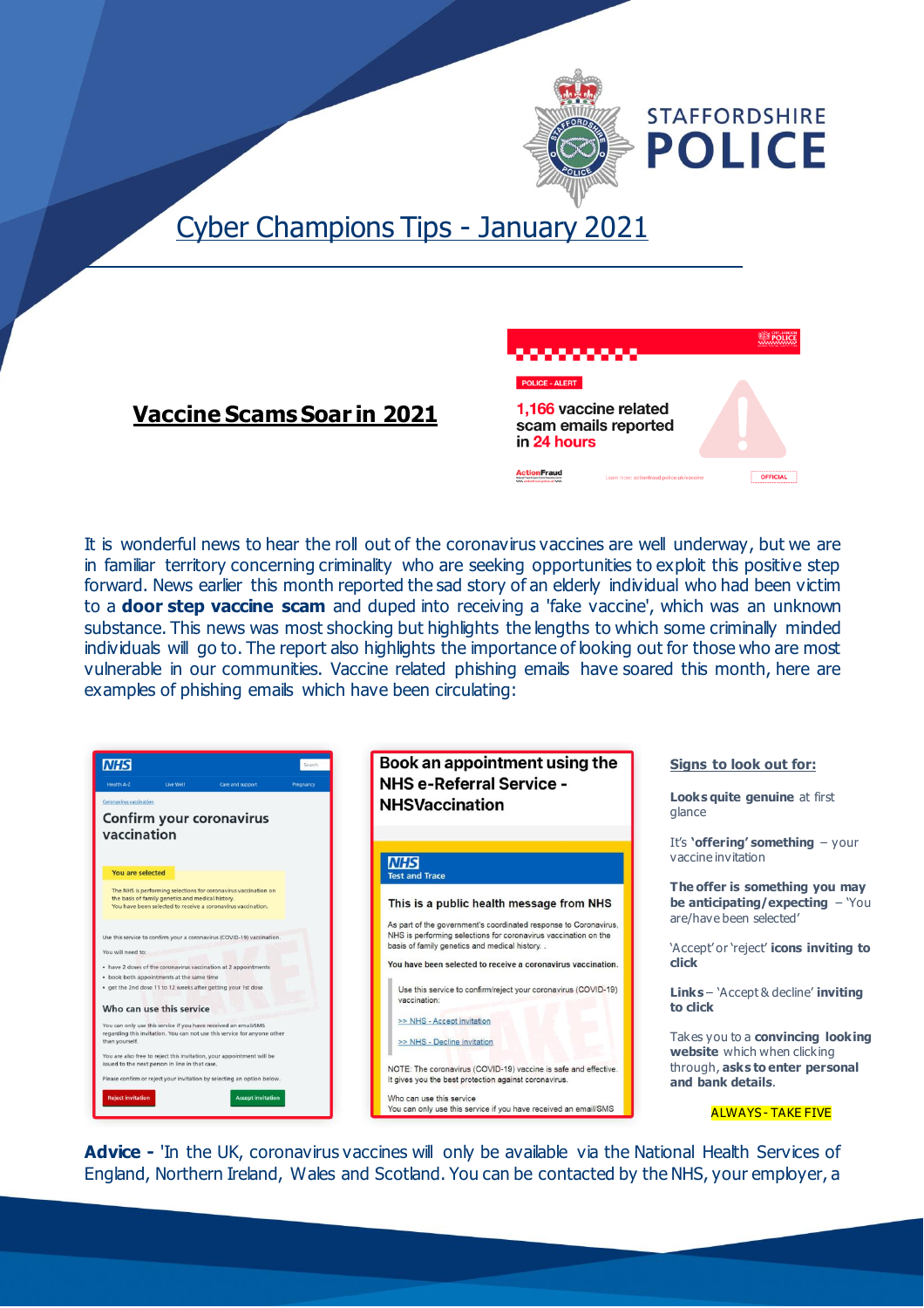GP surgery or pharmacy local to you, to receive your vaccine. Remember, the vaccine is free of charge. **At no point will you be asked to pay for a vaccine or hand over sensitive financial information:**

- The NHS will never ask you for your bank account or card details
- The NHS will never ask you for your PIN or banking password
- The NHS will never arrive unannounced at your home to administer the vaccine
- The NHS will never ask you to prove your identity by sending copies of personal documents such as your passport, driving licence, bills or pay slips

If you receive a call you believe to be fraudulent, hang up. If you are suspicious about an email you have received, forward it to [report@phishing.gov.uk](mailto:report@phishing.gov.uk). **Suspicious text messages** should be forwarded to the number **7726** which is free of charge.

If you believe you are the victim of a fraud, please report this to Action Fraud as soon as possible by calling 0300 123 2040 or visiting [www.actionfraud.police.uk](http://www.actionfraud.police.uk/) 'Action Fraud

### **Other News**

**Fake National Insurance Calls** - In just one week this month, Action Fraud reported they had received over 1000 extra calls from the public reporting a National Insurance scam. The calls are automated and encourage the pressing of '1'. People who press '1' are connected to criminals who try to steal personal details. The best thing to do on receipt of such a call is simply hang up and if worried, seek advice and additional information from a trusted source or from someone you trust, never provide personal or financial details to an unsolicited caller.

What do you do if you think you may have provided personal details to someone over the phone you now believe could be a scam?

#### **Advice:**

- 'Contact your bank/building society/credit card provider immediately and report to Action Fraud www.actionfraud.police.uk or call 0300 123 2040
- **Protective Registration** You can also contact CIFAS to apply for protective registration. This means extra checks will be carried out when a financial service, such as a loan, is applied for using you're address and personal details, to verify Its you and not the fraudster.' Action **Fraud**

#### **Scam guises currently circulating include:**

- HMRC TAX
- Amazon
- Health providers, vaccine
- Police and bank personnel

Phishing methods used:

Phone - Vishing Texts - Smishing Emails - Phishing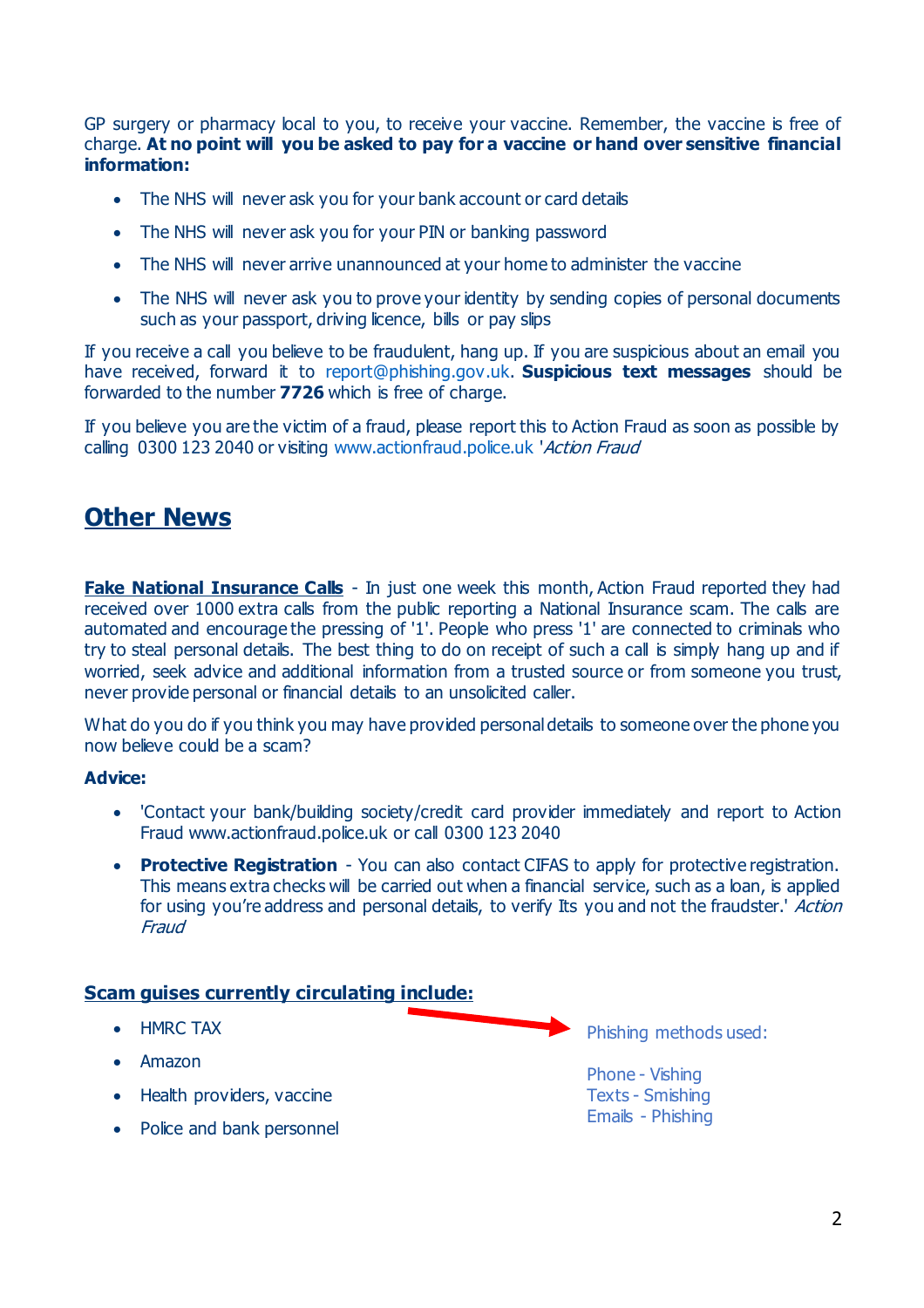## **NCSC NEWS**

**Public Being Urged to be Aware of Post Data Breach Scams - New National Cyber Security** Centre (NCSC) guidance is now available to help people stay safe online by understanding how cyber criminals use information from data breaches to try and steal sensitive personal data. 'With nearly half of UK businesses reporting a cyber breach or attack in the past year (46%), the National Cyber Security Centre (NCSC), a part of GCHQ, produced guidance to help individuals and families stay safe in the aftermath of a breach. Criminals can use information taken from a breach, such as email addresses, to send phishing messages to try and trick people into handing over sensitive personal data like credit card details' *NCSC*. Further information and new guidance can be found here: National [Cyber Security Centre](https://www.ncsc.gov.uk/guidance/data-breaches)

**Purchasing Second Hand Devices -** Do you consider security when purchasing second hand devices? Lives are lived revolving around the usage of digital devices these days and lots of personal data is stored on them; but what do we do when we change our tech; selling, buying new or purchasing preowned? The second-hand market has an abundance of older tech on offer which can suit many budgets and is often an affordable way for people to access newer technology; but we need to consider our data security when either exchanging, giving, buying or selling. The NCSC has issued new guidance for consumers who are buying or selling preowned connected devices. The guidance contains information about things such as erasing data, choosing second-hand devices and things to do before using a second-hand device, it is well worth a read and you can see the full guidance here: [National Cyber Security Centre](https://www.ncsc.gov.uk/guidance/buying-selling-second-hand-devices)

#### **New NCSC Vulnerability Scanning Tools & Services:**

#### **Audience - SME's, Large Organisations & Public Sector**

The NCSC has issued guidance which offers advice on the choice, implementation and use of automated vulnerability scanning tools for organisations of all sizes. 'Vulnerability Scanning is a broad term, used to describe the automated process of detecting defects in an organisation's security program. This covers areas such as the patch management process, hardening procedures and the Software Development Lifecycle (SDLC). Services or products that offer vulnerability scanning are also commonly known as Vulnerability Assessment Systems (VASs). As part of an effective Vulnerability Management Program (VMP), vulnerability scanning solutions can be an affordable way to automatically detect security issues within an organisation's networks. The benefit of vulnerability scanning 'affords an organisation the ability to keep pace with individuals and groups intent on compromising systems, many of which use similar tools and techniques to discover security flaws' *NCSC*. This useful guidance can be found by visiting here: Vulnerability [Scanning Tools and Services -](https://www.ncsc.gov.uk/guidance/vulnerability-scanning-tools-and-services) NCSC.GOV.UK

#### **January NCSC threat reports here:**

**8 th January 2021 -** <https://www.ncsc.gov.uk/report/weekly-threat-report-8th-january-2021>

- HMRC warn of COVID-19 scam text messages
- PPE company's operations disrupted by former employee
- Hackney council cyber attack update